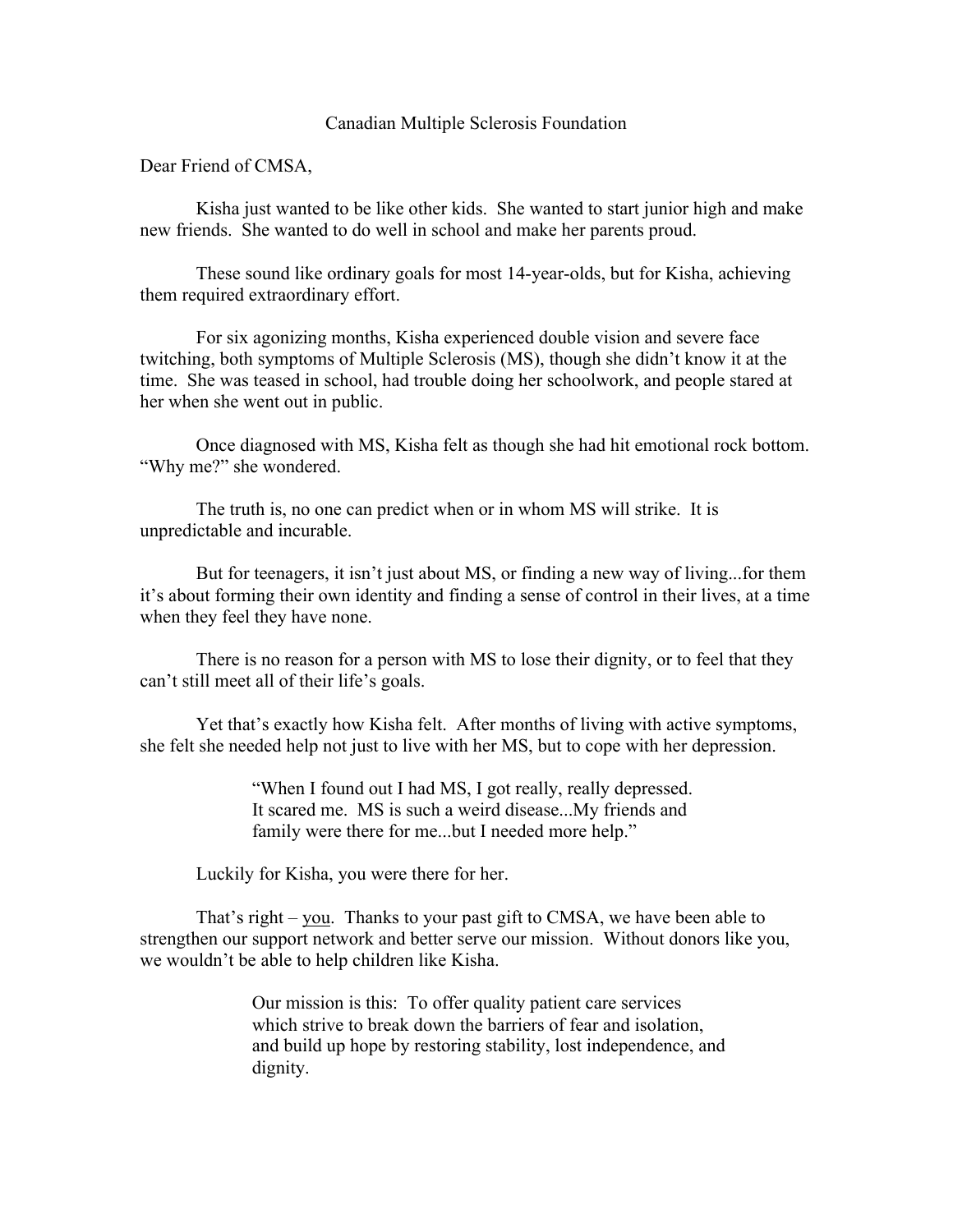To build up hope...that is so crucial, especially to a young person just starting to form a direction in his or her life. Instilling teens with hope and dignity in the face of MS will show them that even though there is no cure for this disease, they still have a fulfilling, rewarding life ahead of them!

Here is what teenagers and adults alike can expect from CMSA and kind supporters like you:

- Alternative Care & Symptom-Relief Therapies and Research
- Public Education & Awareness
- Microclimate Cooling
- Free Loan of Therapeutic Equipment
- Patient Information & Newsletter
- Counseling & Support Groups
- Toll-Free Hotline

My friend, you make CMSA possible. A little in abundance is a lot, and your gift today can do so much to help other young men and women just like Kisha when put together with the gifts of other CMSA supporters who share your loyalty and commitment.

Imagine coupling the unpredictability of MS and how difficult and exhausting it is to cope with the symptoms of it on an ongoing basis.

But having the resources to fight those symptoms can be empowering. That feeling of empowerment to a young girl like Kisha is what you are creating with a financial gift today.

None of us can get through life alone, but through support, teamwork and good old-fashioned kindness, we can each do so much to help others. You can help spread the word about MS by using the enclosed address labels and notepad. Don't worry, there is no obligation for accepting these gifts. They are my free gifts to you as thanks in advance for your support and concern.

And if you can possibly spare it, your gift today of  $\$\$ ,  $\$\$  or even  $\$\$ will do so much to support CMSA's important, life-affirming services to children, men and women with MS.

As for Kisha, she is now 18 years old and doing great. She is taking medication to help control her symptoms, and is comforted knowing that should additional therapy be needed, CMSA is there. Her friends and family were able to educate themselves about how best to support her by contacting us.

And Kisha recently had this to say:

"The most important thing I have found is to have